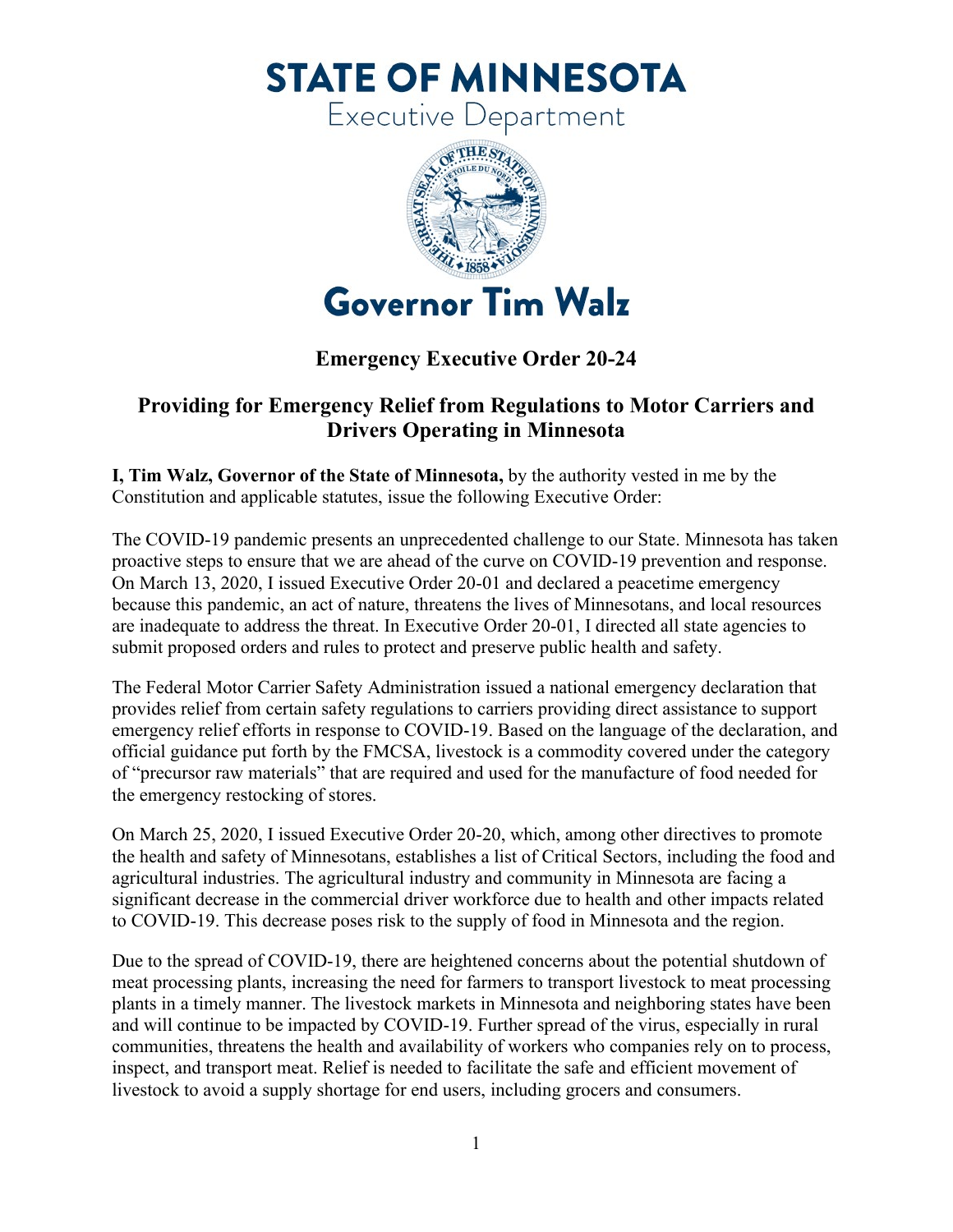Minnesota Statutes 2019, sections 169.86, 169.865, and 169.87 provide weight limitations, as well as permit and permit fee requirements for vehicles operating on Minnesota roadways and transporting overweight loads of certain commodities. Minnesota Statutes 2019, section 221.0314, subdivision 9, adopts federal regulations, including hours of service requirements for drivers. Minnesota Statutes 2019, section 221.0269, provides: "The governor may declare an emergency and grant relief from any of the regulations incorporated in section 221.0314 to carriers and drivers operating motor vehicles in Minnesota to provide emergency relief during the emergency."

Strict enforcement of certain hours of service and weight restriction regulations would prevent or hinder the efficient transportation of livestock. The continued and efficient movement of livestock is vital to the health and safety of Minnesotans.

For these reasons, I order as follows:

- 1. A state of emergency exists in Minnesota that requires assistance from motor carriers to transport livestock. Vehicles and drivers providing direct assistance for emergency relief efforts in response to COVID-19 are exempted from certain regulations as described in this Executive Order.
- 2. The weight-related regulatory provisions of Minnesota Statutes 2019, sections 169.86, 169.865, and 169.87 are temporarily suspended, to the extent that those provisions require a special permit or restrict the overweight movement of livestock transported in support of direct assistance to emergency relief efforts in response to COVID-19.
- 3. Suspension of these weight-related provisions applies to loads transported on all roads within Minnesota. Unless the Federal Highway Administration suspends the federal weight limitations on the interstate system, vehicles over 80,000 pounds gross weight may not use the interstate system. Vehicles operating under this Executive Order may not exceed the maximum axle weight limits established under Minnesota Statutes 2019, section 169.824 by more than twelve and one-half percent (12.5%); the maximum axle weight limit of 20,000 pounds or 90,000 pounds gross weight. Additionally, vehicles operating under this Executive Order must comply with posted limits on bridges.
- 4. Pursuant to Minnesota Statutes 2019, section 221.0269, subdivision 1, conditions exist in Minnesota that require relief from regulations incorporated in Minnesota Statutes 2019, section 221.0314, subdivision 9, pertaining to hours of service for carriers and drivers of commercial motor vehicles providing direct assistance to emergency relief efforts in response to COVID-19.
- 5. Motor carriers and drivers providing direct assistance to emergency relief efforts in response to COVID-19 by transporting livestock are exempted from the Code of Federal Regulations, title 49, part 395.3, which is incorporated in Minnesota Statutes 2019, section 221.0314, subdivision 9, pertaining to hours of service.